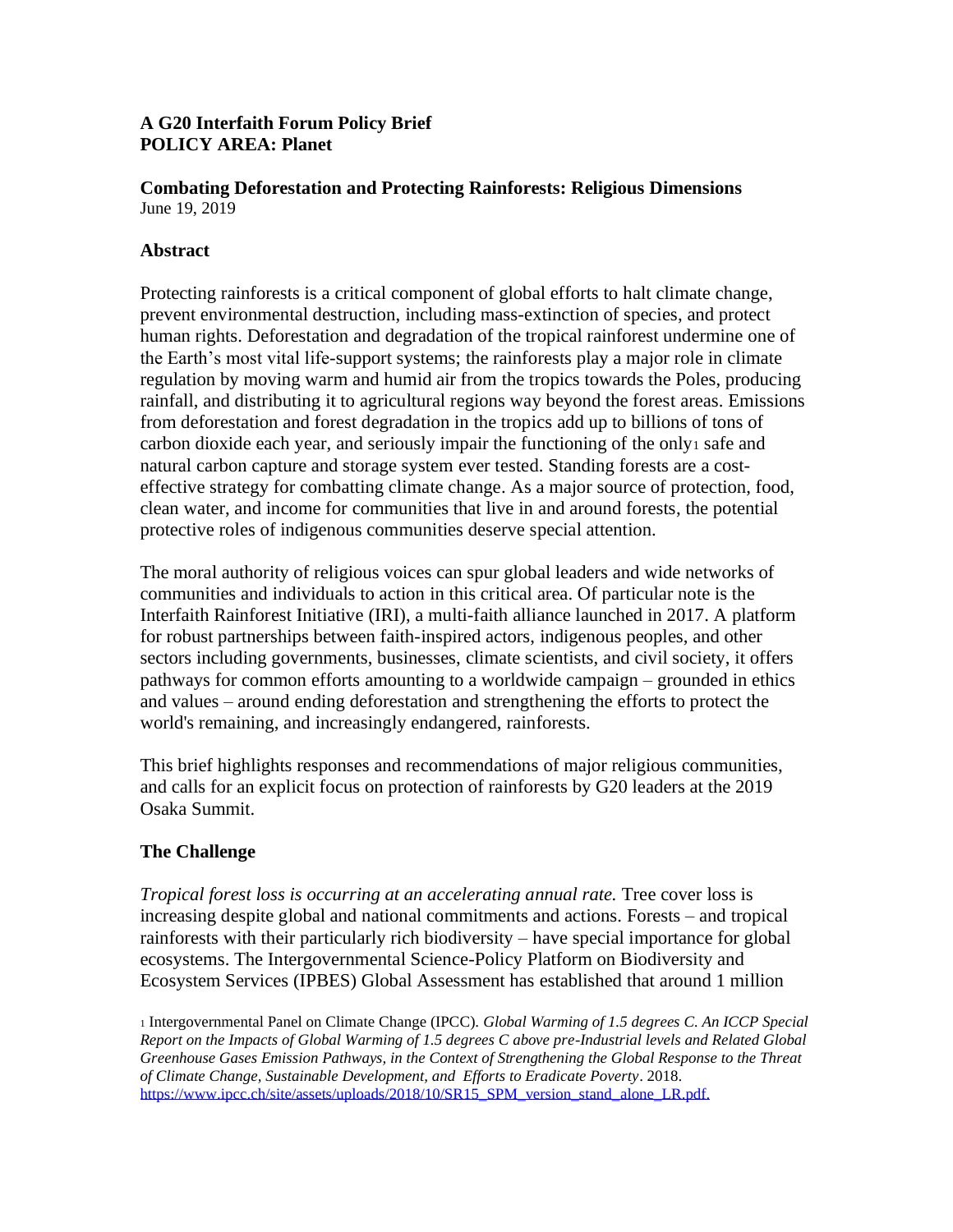species face extinction, the highest rate in human history, with significant repercussions for human welfare.<sup>2</sup> Deforestation contributes directly to the extinction of many species and threatens the welfare and survival of indigenous communities. In 2017 a recorded 15.8 million hectares (39.0 million acres) of tree cover was lost (an area the size of Bangladesh).<sup>3</sup> Large-scale deforestation is linked above all to production of globally traded commodities such as beef, soy, palm oil, and pulp and paper; the problem thus should be viewed in conjunction with trade and business patterns and trends. Causes of deforestation vary by region and country but include notably poor governance (and especially corruption), inefficient land use, industrial logging and expansion of largescale agriculture, and unsustainable consumption patterns.

*Deforestation presents human rights challenges.* Environmental degradation and a less predictable climate hit poor communities and those excluded from social protection systems particularly hard, limiting their ability to achieve food, energy, and water security. Forest destruction causes income loss, resource scarcity, and health risks for communities that live in and around forests. Indigenous communities are vulnerable to abuse of their basic rights when extractive industries or other economic interest groups want access to their lands or resources. Defending forests and rights have become increasingly dangerous. An average of close to four environmental defenders are killed every week, and indigenous activists make up a disproportionally high percentage of these victims.<sup>4</sup> Protecting the fundamental rights of the poor and the underprivileged is a critical part of an ethically responsible ecological approach.

*Forest destruction is closely linked to climate change, in terms of effects and causation. Protecting forests thus has central importance in efforts to address climate change.* Mitigating climate change globally is of paramount importance for the protection of tropical rainforests. Current GHG emission trends will change climate patterns and weaken rainforest ecosystems; after 2050 there will be accelerated savannization of current rainforests, with positive feedback on climate change. In addition to its major role as a climate regulator, forest loss diminishes the earth's natural capacity to absorb carbon emissions. The clearing of forests produces more annual greenhouse (GHG) emissions than all transportation use globally.<sup>5</sup> Rainforest deforestation induces regional climate changes that affect major food production regions. For example, changes in temperature and to a lesser extent in rainfall in the humid pampas region of Southern South America driven by Chaco and Amazon deforestation have already been observed.

[https://www.ipbes.net/sites/default/files/downloads/spm\\_unedited\\_advance\\_for\\_posting\\_htn.pdf.](https://www.ipbes.net/sites/default/files/downloads/spm_unedited_advance_for_posting_htn.pdf) <sup>3</sup> Wisse, Mikaela and Elizabeth Dow Goldman, "2017 was the Second-Worst Year on Record for Tropical Tree Cover Loss," World Resources Institute, 2018[, https://www.wri.org/blog/2018/06/2017-was-second](https://www.wri.org/blog/2018/06/2017-was-second-worst-year-record-tropical-tree-cover-loss)[worst-year-record-tropical-tree-cover-loss.](https://www.wri.org/blog/2018/06/2017-was-second-worst-year-record-tropical-tree-cover-loss)

[https://www.globalwitness.org/documents/19392/Defenders\\_report\\_layout\\_AW2\\_lowres.pdf](https://www.globalwitness.org/documents/19392/Defenders_report_layout_AW2_lowres.pdf) .

<sup>2</sup> "IPBES Global Assessment Summary for Policymakers," 2019,

<sup>4</sup>. "At What Cost? Irresponsible business and the murder of land and environmental defenders in 2017." *Global Witness*, 2018.

<sup>5</sup> "Climate Change 2007: Synthesis Report" *Contribution of Working Groups I, II, and II to the Fourth Assessment Report of the Intergovernmental Panel on Climate Change*, IPCC, 2007 [https://www.ipcc.ch/site/assets/uploads/2018/02/ar4\\_syr\\_full\\_report.pdf.](https://www.ipcc.ch/site/assets/uploads/2018/02/ar4_syr_full_report.pdf)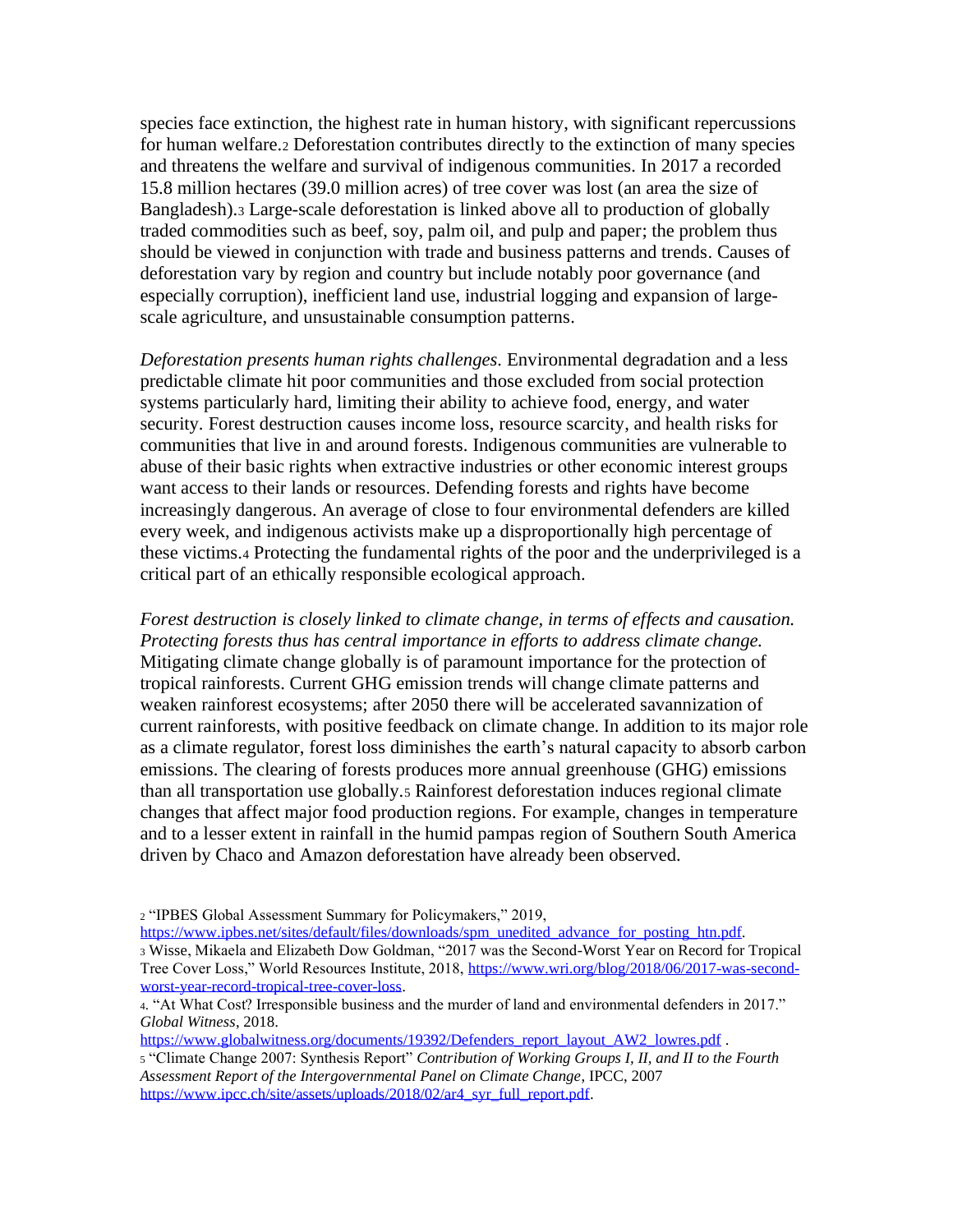*Three critical rainforest areas need priority focus: the Amazon, the Congo Basin, and South-East Asia, particularly the island of New Guinea and Indonesia*. Brazil, which contains nearly two-thirds of the world's largest tropical rainforests, lost the most tropical primary rainforest in 2018 of any country, and has seen a prominent spike in tree cover loss over the past four years, primarily due to political instability, rollbacks of environmental protections, illegal loggers, and other factors (including droughts exacerbated by climate change) that leave forests vulnerable to fires. In Colombia, another country with a high density of Amazon rainforests, the Peace Agreement with FARC in 2016 led to an increase in deforestation activities, illustrating the importance of integrating forest protection into post-conflict development strategies. In the Democratic Republic of the Congo, which contains more than half of the remaining Congo Basin rainforest, forests are threatened by slash-and-burn agricultural and industrial logging. Indonesia has made progress on reversing their tree cover loss rates due to effective policies, religious edicts, educational campaigns, and increased law enforcement, but only the island of New Guinea – shared between Papua New Guinea and Indonesia – still has the majority of its contiguous areas of primary rainforest intact. And continued market demand for biofuels threatens to undermine these precious forests.

### **Pathways Forward**

*Protecting existing forests and reducing emissions from tropical deforestation and forest degradation are crucial for broad strategies to achieve climate stability and sustainable development.* Protecting rainforests is an important part of international efforts to achieve sustainable development and, rooted in respect for human rights, cultivate long-term progress and growth. Natural climate solutions such as forest conservation offer a powerful and cost-efficient way for countries to "take urgent action to combat climate change and its effects" and achieve Goal 13 and Goal 15, among others, of the Sustainable Development Goals (SDGs). Ending deforestation and allowing degraded forests to recover could provide over one-third of the climate mitigation needed to limit global temperate rise to below 2 degrees Celsius by 2030, a central target of the Paris Agreement.<sup>6</sup> A sharp focus on mangrove conservation offers a particularly affordable and effective approach to climate change mitigation and adaption.<sup>7</sup> Conservation investments overall improve soil productivity, maintain biodiversity, and protect life support systems that provide billions of people with food, clean water, shelter, medicine and livelihoods.

*A wealth of data and experience support hope: protection is possible and there are effective tools to support action.* Satellite imagery measures forest cover change, and new technologies to assess carbon density make it possible to map and analyze carbon emissions from deforestation with a high degree of accuracy, bolstering the efficacy of planning for protection. The Stern Review on the Economics of Climate Change was

<sup>6</sup> Bronson W. Griscom, et al., "Natural Climate Solutions," *Proceedings of the National Academy of Science* 114 (44): 11645-11650, 2017, [https://doi.org/10.1073/pnas.1710465114.](https://doi.org/10.1073/pnas.1710465114)

<sup>7</sup> Chandra Silori, "Mangroves more Carbon Rich and Important for Climate Change," RECOFTC, [https://archive.recoftc.org/project/grassroots-capacity-building-redd/news-and-features/mangroves-more](https://archive.recoftc.org/project/grassroots-capacity-building-redd/news-and-features/mangroves-more-carbon-rich-and-important-climate-change?fbclid=IwAR2yIo_b0C02K-maENM7N9uGKcOeya1kCeyLiHJM8rFa2EFlcETpgwSpyEQ)[carbon-rich-and-important-climate-change?fbclid=IwAR2yIo\\_b0C02K](https://archive.recoftc.org/project/grassroots-capacity-building-redd/news-and-features/mangroves-more-carbon-rich-and-important-climate-change?fbclid=IwAR2yIo_b0C02K-maENM7N9uGKcOeya1kCeyLiHJM8rFa2EFlcETpgwSpyEQ)[maENM7N9uGKcOeya1kCeyLiHJM8rFa2EFlcETpgwSpyEQ.](https://archive.recoftc.org/project/grassroots-capacity-building-redd/news-and-features/mangroves-more-carbon-rich-and-important-climate-change?fbclid=IwAR2yIo_b0C02K-maENM7N9uGKcOeya1kCeyLiHJM8rFa2EFlcETpgwSpyEQ)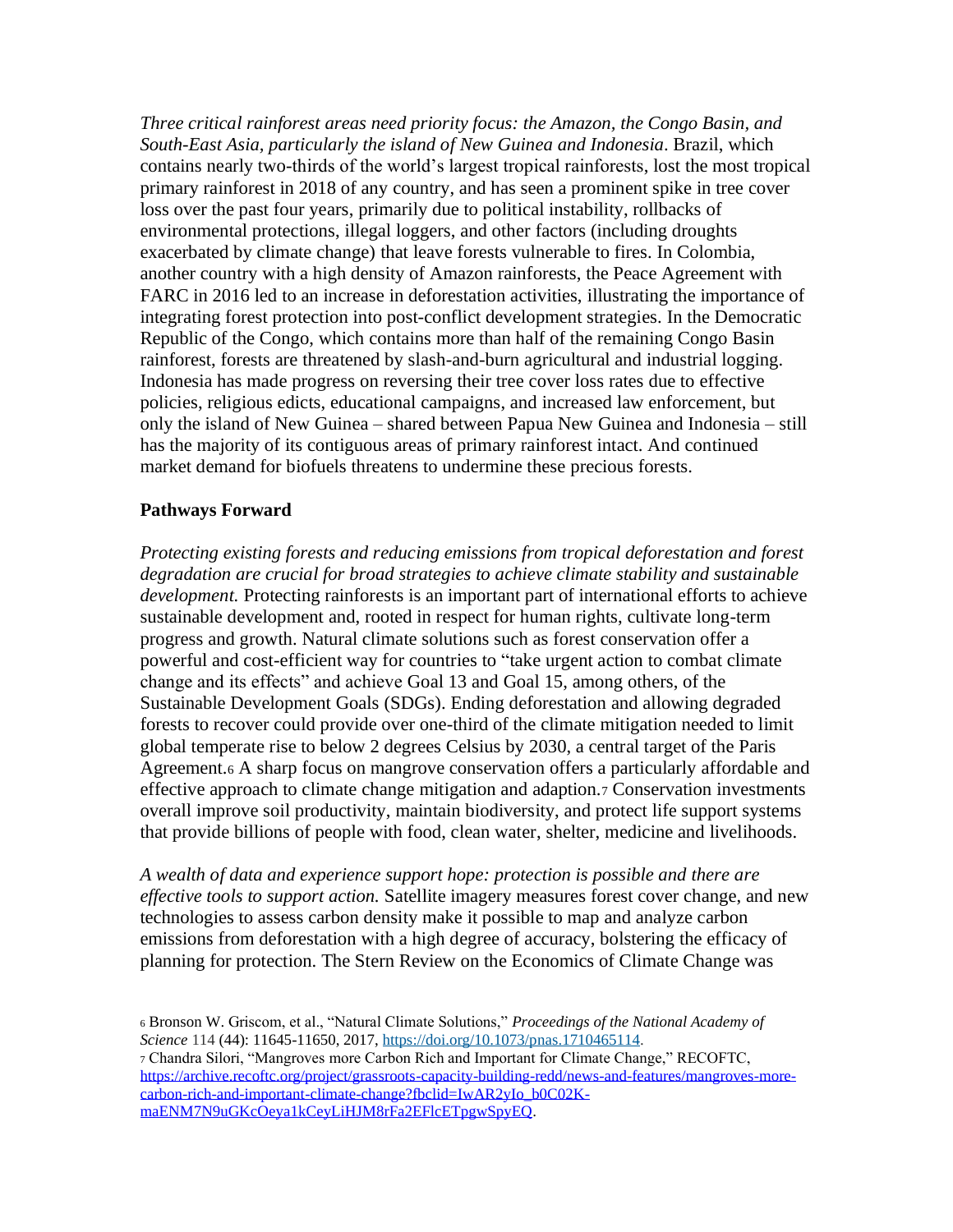among the first to recommend reducing deforestation as one of the most cost-effective strategies for reducing emissions. More recent studies affirm that stopping deforestation would be a low-cost and effective solution for climate change mitigation.<sup>8</sup>

*Reducing Emissions from Deforestation and Forest Degradation (REDD+),* the international framework negotiated under the UN Framework Convention on Climate Change (UNFCCC), was endorsed in the Paris Agreement. REDD+ offers results-based financial incentives for developing countries to reduce emissions from deforestation and invest in sustainable development. Brazil and Indonesia, which together contribute more than 50 percent of carbon emissions from tree cover loss, offer the greatest mitigation opportunity. Some progress has been made, for example in Indonesia, where a national forest moratorium (in effect since 2011 as part of a US\$1 billion Indonesia-Norway REDD+ partnership) and peat drainage moratorium (in effect since 2016) helped contribute to a 60 percent decline in primary forest loss in 2017.<sup>9</sup>

*Indigenous communities can be partners in forest protection efforts*, especially on projects that affect their lands. In many parts of the world, indigenous communities face increasing pressures to abandon their homelands to make room for industrial agricultural or mining projects. Indigenous and other forest communities outperform other managers of tropical forests with regards to compliance with forest protection laws, and as advocates for increased protections. Investments in securing land rights for indigenous communities can generate significant returns, economically and environmentally, for local communities and the world's climate. Estimates suggest that by giving indigenous groups legal rights to the lands they occupy, Bolivia could [avoid 8-12 megatonnes](https://wriorg.s3.amazonaws.com/s3fs-public/Climate_Benefits_Tenure_Costs.pdf) of greenhouse gas emissions each year, equivalent to taking more than 1.7 million vehicles off the road.<sup>10</sup>

*Changes in lifestyles and greater social will towards education and action need to be part of the solution.* A sense of social responsibility on the part of consumers is necessary. Consumer boycotts could force businesses to consider their environmental footprint. Education efforts aimed not only at providing information, but also instilling good habits and cultivating sound virtues can lead to long-term shifts in societal attitudes towards forest protection. Religious leaders and teachings can have a powerful effect on changing attitudes and cultures. Governments can introduce measures to support deforestation-free public procurement and restrict importation of biofuels from palm oil and soy.

*Integrated approaches need to link the rainforest challenges to broader efforts to combat poverty, assure dignity to the excluded, and protect nature*. Comprehensive solutions that harness the power of community networks, including vast religious networks, to confront

<sup>8</sup> Ibid.

- <sup>9</sup> Frances Seymour, "Indonesia Reduces Deforestation, Norway to Pay Up," World Resources Institute, 2019. [https://www.wri.org/blog/2019/02/indonesia-reduces-deforestation-norway-pay.](https://www.wri.org/blog/2019/02/indonesia-reduces-deforestation-norway-pay)
- <sup>10</sup> Katie Reytar and Peter Veit, "5 Maps Show How Important Indigenous Peoples and Local Communities Are to the Environment," World Resources Institute, 2017[. https://www.wri.org/blog/2017/12/5-maps](https://www.wri.org/blog/2017/12/5-maps-show-how-important-indigenous-peoples-and-local-communities-are-environment)[show-how-important-indigenous-peoples-and-local-communities-are-environment.](https://www.wri.org/blog/2017/12/5-maps-show-how-important-indigenous-peoples-and-local-communities-are-environment)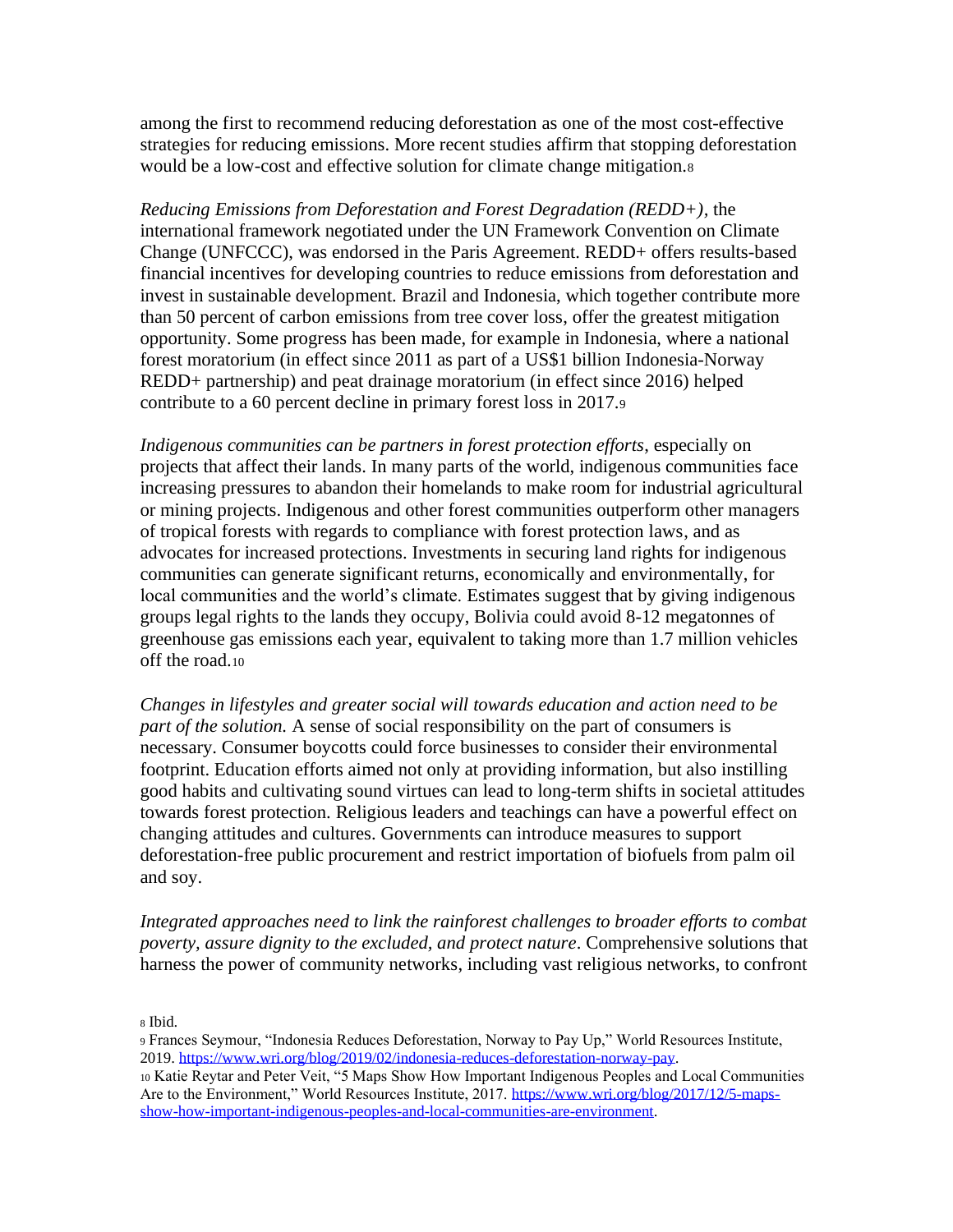the interlinked environmental and societal crises of deforestation have the best chance of success.

#### **Religious Responses**

*Religious groups are actively involved in leadership to protect rainforests and advocate for indigenous rights.* The Interfaith Rainforest Initiative (IRI), with Religions for Peace as the global interfaith lead, is a major effort of religious leaders to engage actively on rainforest protection. Launched in 2017 at an Oslo meeting of international experts on religion and climate, Christian, Muslim, Jewish, Buddhist, Hindu, and Taoist religious leaders together with indigenous peoples and government, business, and civil society representatives formed a coalition dedicated to making rainforest protection a priority. Brazil, the Democratic Republic of Congo, Indonesia, Columbia, and Peru are all members of IRI. Religious leaders in each of these tropical countries aim to use IRI as a platform to raise awareness, mobilize faith-inspired action, provide organizational support, and advocate for policies that fulfill and expand government commitments to protect rainforests and the rights of indigenous peoples. Other networks of religious communities that focus on forest protection and indigenous rights include GreenFaith, the United Religions Initiative (URI's) Environmental Network, the Red Eclesial Pan-Amazónica (REPAM), and the Southern African Faith Communities' Environment Institute (SAFCEI). These organizations, among many others,<sup>11</sup> focus on increasing awareness and action on forest protection within and across faith communities.

*Secular/religious partnerships also have significant potential.* The Faith for Earth Initiative launched by UN Environment is a primary example of strategic engagement with faith-inspired organizations.<sup>12</sup> The World Wildlife Fund (WWF) Sacred Earth: Faiths for Conservation Program works with religious and faith-inspired actors around the world to cultivate values and lifestyles that are ecologically sustainable and spiritually principled.<sup>13</sup> The Alliance of Religions and Conservation offers models for positive partnerships between faith groups, conservation organizations, and governments.

*Religious wisdom and the language particular to it can inspire people to action.* Some of the most important conservation sites are often also sacred sites. Faith-inspired appeals to protect the earth can help build an ethical, values-based case for urgent and concerted action to end deforestation on both a local, communal level and internationally. Practical, large-scale applications of faith-based language to mobilize action on forest protection include a Fatwa issued in 2014 by The Indonesian Council of Ulama requiring the country's majority Muslim population to protect endangered species and maintain balanced ecosystems. Islamic Relief, which has a vast international reach, explicitly includes halting deforestation as part of their Climate Change Policy. *Laudato Si! (Praise* 

[https://wedocs.unep.org/bitstream/handle/20.500.11822/25987/Faith\\_Based\\_Organizations.pdf?sequence=1](https://wedocs.unep.org/bitstream/handle/20.500.11822/25987/Faith_Based_Organizations.pdf?sequence=1&isAllowed=y) [&isAllowed=y.](https://wedocs.unep.org/bitstream/handle/20.500.11822/25987/Faith_Based_Organizations.pdf?sequence=1&isAllowed=y)

<sup>11</sup> "List of Environmental Faith Based Organizations and Resources," United Nations Environment Programme, 2018,

<sup>12</sup> [https://www.unenvironment.org/about-un-environment/faith-earth-initiative.](https://www.unenvironment.org/about-un-environment/faith-earth-initiative)

<sup>13</sup> [https://www.worldwildlife.org/initiatives/sacred-earth-faiths-for-conservation.](https://www.worldwildlife.org/initiatives/sacred-earth-faiths-for-conservation)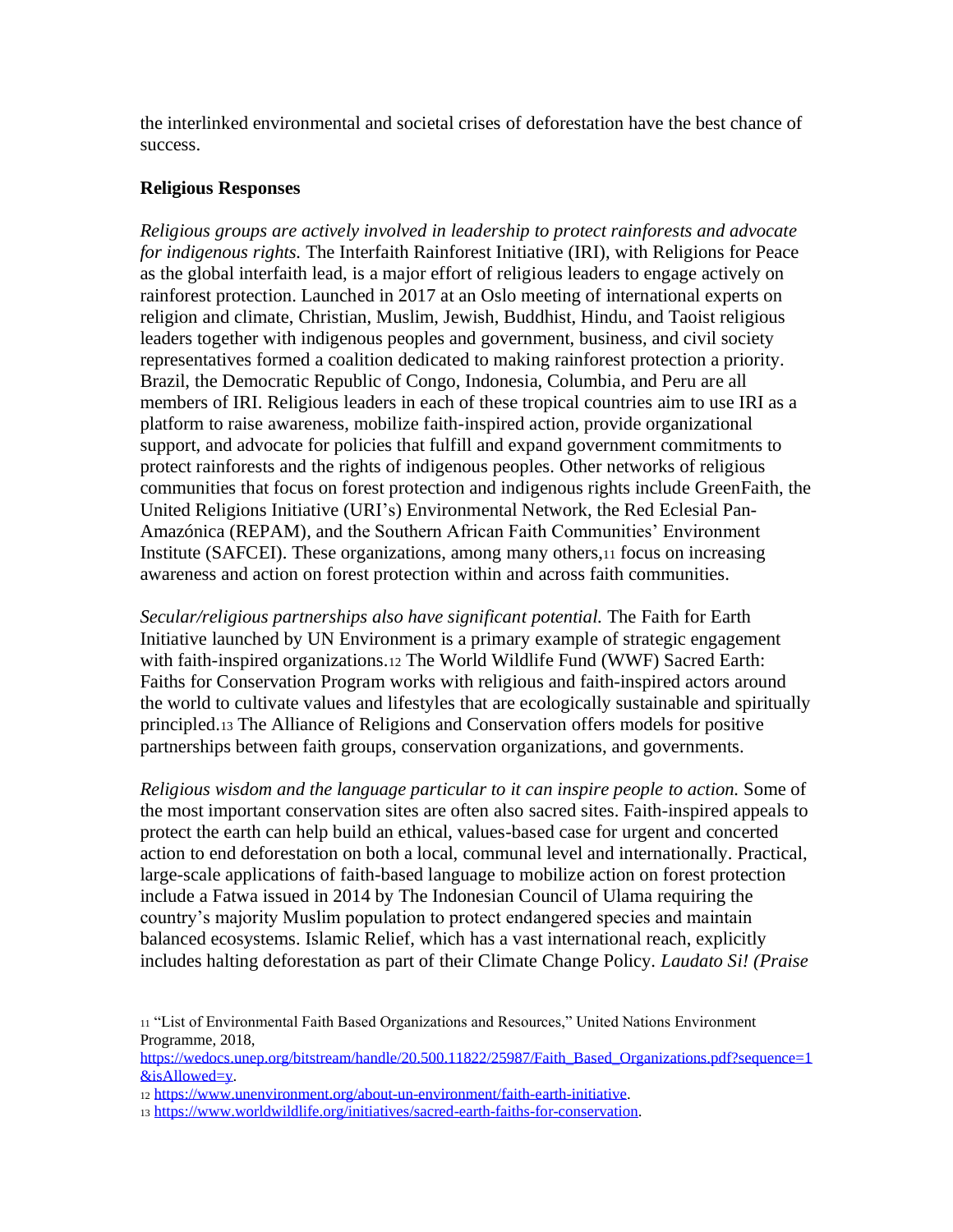*Be),* issued in 2015 by Pope Francis, has special importance. This encyclical focuses sharply on the impact of human activities on the environment, climate, and rainforests and has sparked numerous conferences and action ideas, including a Special Assembly of the Synod of Bishops for the Pan-Amazon Region, to take place in October 2019 to highlight "New Paths for the Church and for an Integral Ecology." In March 2019, religious leaders of faith communities worldwide joined the United Nations Environment Assembly for the first time, and called for a stronger representation of values, combined with science, in international conversations related to environmental challenges.

### **Recommendations**

The leadership, vast networks, moral authority, and unparalleled influence of religious leaders offer an important path towards the moral, social, and political consciousness that is essential to assure action on rainforests. There is a solid foundation on which to build.

1) G20 leaders should take global leadership and commit to reform their economic and fiscal policies in order to stop subsidies and other incentives leading to deforestation, and implement economic incentives to protect forests and their ecosystem services. This would be in line with the Aichi target 3 under the Convention on Biological Diversity, and would be a major achievement in the preparations for the global summit at the COP15 in China 2020.

2) The IPBES report released in May 2019 warns that a million species could be extinct if we continue to destroy natural ecosystems as today. Rainforests are the most biodiverse ecosystems on earth, and deforestation is one of the main drivers behind the loss of species. The G20 countries should show global leadership by launching a common commitment to protect intact forest landscapes with the aim of simultaneously reducing greenhouse gas emissions and protect biodiversity.

3) Current deforestation and forest degradation rates undermine the efforts to achieve most of the SDGs, including SDG 2 "Zero hunger". The G20 leaders should recognize that protecting forests in order to reduce emissions and safeguard biodiversity must be at the core of all the countries' development strategies.

4) Current Nationally Determined Contributions represent only 20 percent of the emission reduction needed to meet the goals of the Paris Agreement<sub>14</sub>. G20 leaders hold the key to unleash higher ambitions for climate action. The UN Climate Action Summit in September and COP25 in December 2019 represent important opportunities for raising global ambitions. The commitment of G20 will be essential. G20 countries should announce significantly higher ambitions to face the threat of climate change at these meetings, including through enhanced Nationally Determined Contributions.

14 "Emissions Gap Report 2018," United Nations Environment Programme, 2018, [http://wedocs.unep.org/bitstream/handle/20.500.11822/26895/EGR2018\\_FullReport\\_EN.pdf?seq](http://wedocs.unep.org/bitstream/handle/20.500.11822/26895/EGR2018_FullReport_EN.pdf?sequence=1&isAllowed=y) [uence=1&isAllowed=y](http://wedocs.unep.org/bitstream/handle/20.500.11822/26895/EGR2018_FullReport_EN.pdf?sequence=1&isAllowed=y).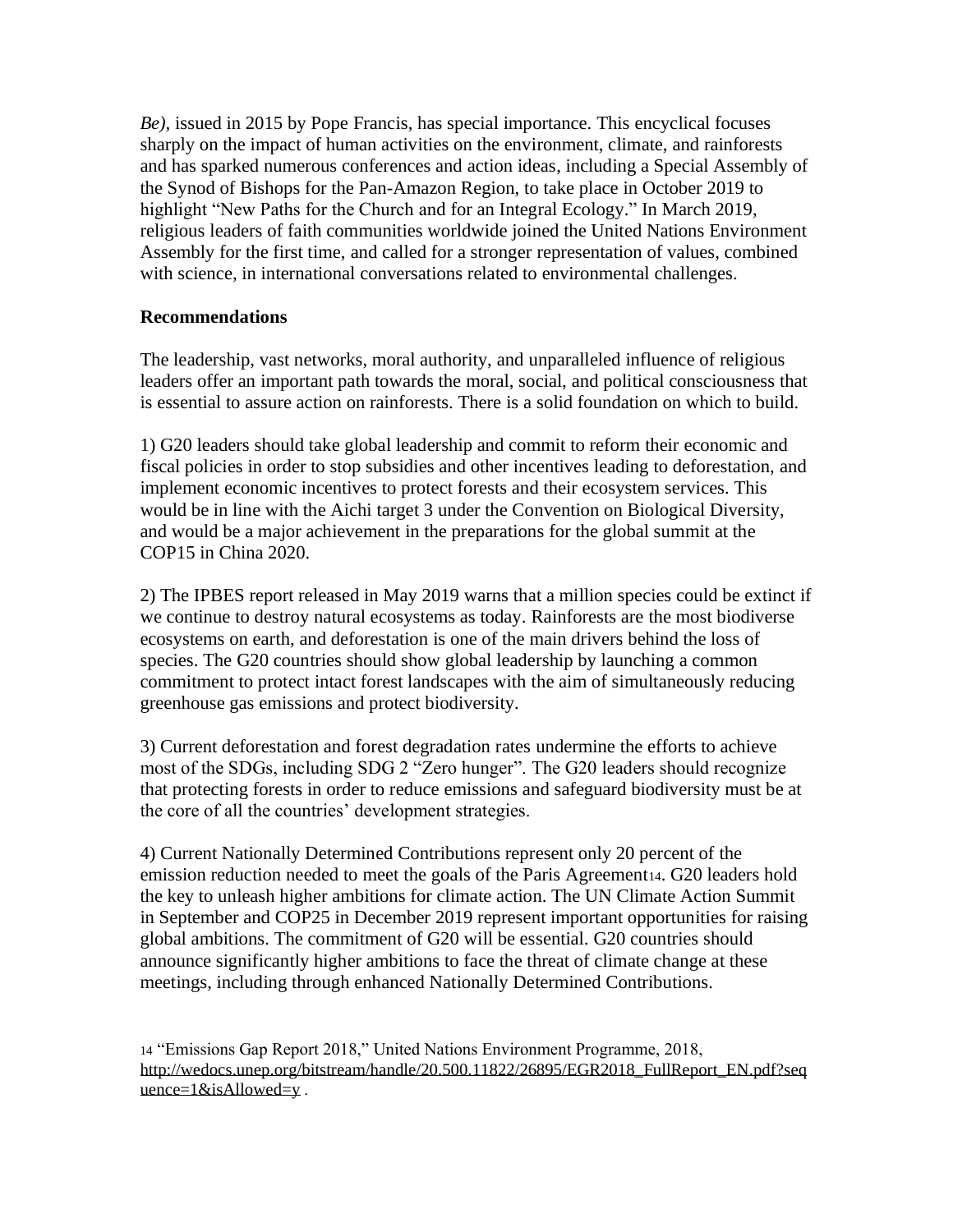5) G20 leaders should commit to expanding forest climate finance as a cost-effective strategy for meeting climate change mitigation commitments. The ongoing replenishment of the Green Climate Fund represents a key process for the mobilization of climate finance. To be successful, the fund should receive significantly more than a doubling of its current funds. This requires the committed engagement of G20 countries in the replenishment process and a substantial increase in contributions.

6) G20 leaders should take action against companies that do not implement zero deforestation in their supply chains. This can be achieved through public procurement regulations, import regulations, and taxes on products that contribute to forest destruction. Sovereign Wealth Funds and other institutional investors in the G20 area should be told to use their shareholder influence to induce companies to avoid deforestation in their operations and supply chains, and banks should be expected to stop giving loans to activities that destroy rainforests, and use beneficial interest rates to reward companies that contribute to protection and restoration of forests.

7) Rainforest countries among the G20 leaders should develop land-use plans that protect standing forests and prioritize securing land rights for indigenous and other forest communities. Existing and new moratoriums and anti-deforestation policies need the support of G20 leaders.

8) International cooperation to reduce deforestation and protect rainforests is at a major crossroads. 2019 G20 Summit leaders should explicitly commit themselves to an alliance with religious communities towards rainforest action.

# **References**

"At What Cost? Irresponsible business and the murder of land and environmental defenders in 2017." *Global Witness*. 2018. [file:///C:/Users/refolalo/Downloads/Defenders\\_report\\_layout\\_AW4\\_update\\_disclaimer.p](file:///C:/Users/refolalo/Downloads/Defenders_report_layout_AW4_update_disclaimer.pdf) [df.](file:///C:/Users/refolalo/Downloads/Defenders_report_layout_AW4_update_disclaimer.pdf)

Busch, Jonah and Frances Seymour. *Why Forests? Why Now? The Science, Economics and Politics of Tropical Forests and Climate Change*. Center for Global Development. 2016. [https://www.cgdev.org/sites/default/files/Seymour-Busch-why-forests-why-now](https://www.cgdev.org/sites/default/files/Seymour-Busch-why-forests-why-now-full-book.PDF)[full-book.PDF.](https://www.cgdev.org/sites/default/files/Seymour-Busch-why-forests-why-now-full-book.PDF)

Butler, Rhett A. "The biggest rainforest news stories in 2018." *Mongabay News*. 2018. [https://news.mongabay.com/2018/12/the-biggest-rainforest-news-stories-in-2018/.](https://news.mongabay.com/2018/12/the-biggest-rainforest-news-stories-in-2018/)

Butler, Rhett A. "Storylines to watch in 2019." *Mongabay News*. 2019. [https://news.mongabay.com/2019/01/rainforests-storylines-to-watch-in-2019/.](https://news.mongabay.com/2019/01/rainforests-storylines-to-watch-in-2019/)

"Climate Webinar Series – Resources." Joint Learning Initiative on Faith & Local Communities. 2019. [https://jliflc.com/climate/.](https://jliflc.com/climate/)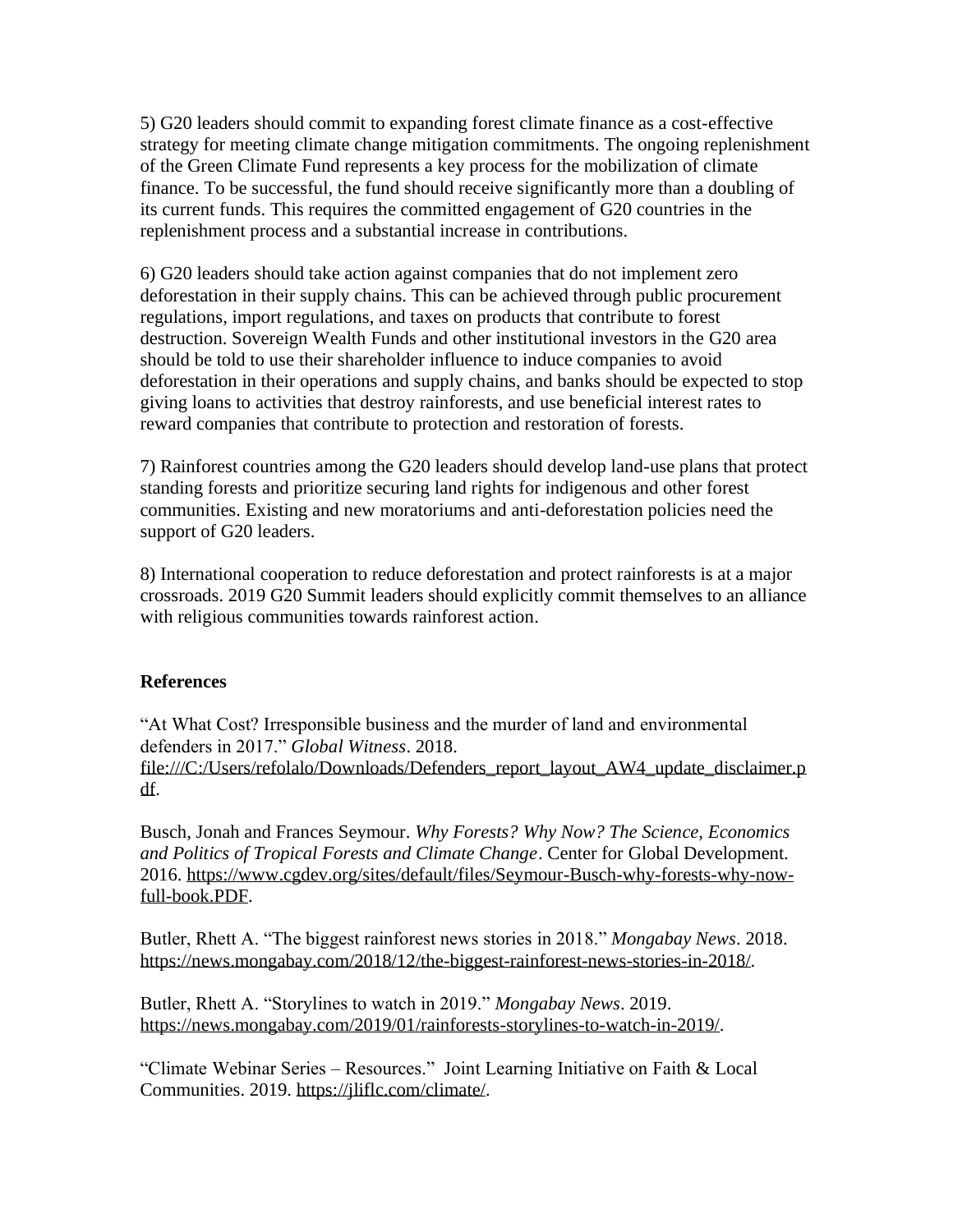Ding, Helen, Peter Veit et al. "Climate Benefits, Tenure Costs: The Economic Case For Securing Indigenous Land Rights in the Amazon." World Resources Institute. 2016. [https://www.wri.org/publication/climate-benefits-tenure-costs.](https://www.wri.org/publication/climate-benefits-tenure-costs)

Emont, Jon. "The Nemesis of the Rainforests: Peace." The Wall Street Journal, 2019. [https://www.wsj.com/articles/the-nemesis-of-the-rainforests-peace-11553870016.](https://www.wsj.com/articles/the-nemesis-of-the-rainforests-peace-11553870016)

Encyclical Letter. "Laudato Si' of the Holy Father Francis on Care for Our Common Home." The Holy See. 2015. [http://w2.vatican.va/content/francesco/en/encyclicals/documents/papa](http://w2.vatican.va/content/francesco/en/encyclicals/documents/papa-francesco_20150524_enciclica-laudato-si.html)[francesco\\_20150524\\_enciclica-laudato-si.html.](http://w2.vatican.va/content/francesco/en/encyclicals/documents/papa-francesco_20150524_enciclica-laudato-si.html)

"Environmental Network." United Religions Initiative. 2019. [https://uri.org/what-we-do/global-program/environmental-network.](https://uri.org/what-we-do/global-program/environmental-network)

"Fact Sheet: About REDD+." UN-REDD Programme Collaborative Workspace. 2019. <https://www.unredd.net/about/what-is-redd-plus.html>

"Forests provide a critical short-term solution to climate change." UN Environment. 2018.

[https://www.unenvironment.org/news-and-stories/story/forests-provide-critical-short](https://www.unenvironment.org/news-and-stories/story/forests-provide-critical-short-term-solution-climate-change)[term-solution-climate-change.](https://www.unenvironment.org/news-and-stories/story/forests-provide-critical-short-term-solution-climate-change)

"Forests: A Natural Solution to Climate Change, Critical for a Sustainable Future." UN Environment. 2018. [https://www.unenvironment.org/news-and-stories/story/forests](https://www.unenvironment.org/news-and-stories/story/forests-natural-solution-climate-change-crucial-sustainable-future)[natural-solution-climate-change-crucial-sustainable-future.](https://www.unenvironment.org/news-and-stories/story/forests-natural-solution-climate-change-crucial-sustainable-future)

Gaworecki, Mike. "'Saving the rainforest 2.0:' New report makes recommendations for improving forest protection." *Mongabay*. 2018. [https://news.mongabay.com/2018/07/saving-the-rainforest-2-0-new-report-makes](https://news.mongabay.com/2018/07/saving-the-rainforest-2-0-new-report-makes-recommendations-for-improving-forest-protection/)[recommendations-for-improving-forest-protection/.](https://news.mongabay.com/2018/07/saving-the-rainforest-2-0-new-report-makes-recommendations-for-improving-forest-protection/)

Global Forest Watch. 2019. [https://www.globalforestwatch.org/dashboards/global.](https://www.globalforestwatch.org/dashboards/global)

Griscom, Bronson W., Justin Adams, Peter W. Ellis, Richard A. Houghton, Guy Lomax, Daniela A. Miteva, William H. Schlesinger, et al. "Natural Climate Solutions." *Proceedings of the National Academy of Science* 114 (44): 11645-11650. 2017. [https://doi.org/10.1073/pnas.1710465114.](https://doi.org/10.1073/pnas.1710465114)

Guidos, Rhina. "In battle for Amazon, church officials unite with indigenous communities." The Forum on Religion and Ecology at Yale. 2019. [http://fore.yale.edu/news/item/in-battle-for-amazon-church-officials-unite-with](http://fore.yale.edu/news/item/in-battle-for-amazon-church-officials-unite-with-indigenous-communities/)[indigenous-communities/.](http://fore.yale.edu/news/item/in-battle-for-amazon-church-officials-unite-with-indigenous-communities/)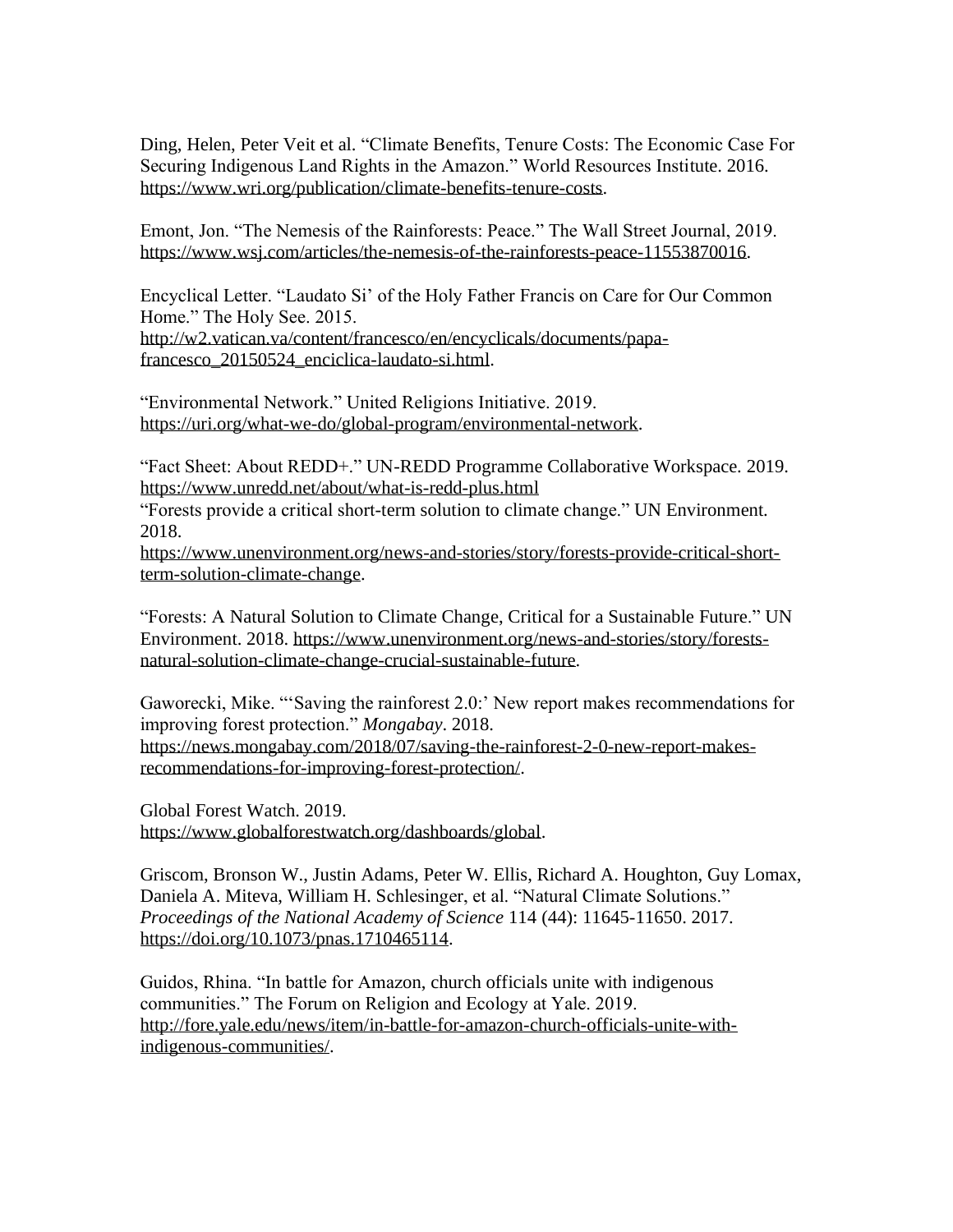"Harnessing the Moral Authority of the World's Religions To Save Rainforests." *UN Environment*. 2018. [https://www.unenvironment.org/news-and-stories/story/harnessing](https://www.unenvironment.org/news-and-stories/story/harnessing-moral-authority-worlds-religions-save-rainforests)[moral-authority-worlds-religions-save-rainforests.](https://www.unenvironment.org/news-and-stories/story/harnessing-moral-authority-worlds-religions-save-rainforests)

Hasegawa, Kaitlyn. "Press Release: Religions for Peace Joins with Religious and Indigenous Leaders on Initiative to End Tropical deforestation in Colombia." Religions for Peace, 2018. [https://rfp.org/religious-and-indigenous-leaders-join-forces-on-initiative-to-end-tropical](https://rfp.org/religious-and-indigenous-leaders-join-forces-on-initiative-to-end-tropical-deforestation-in-colombia/)[deforestation-in-colombia/.](https://rfp.org/religious-and-indigenous-leaders-join-forces-on-initiative-to-end-tropical-deforestation-in-colombia/)

Ikala, Alain E., Claire Halleux, et al. "Tracking Deforestation in DRC's Forest Concessions is Complicated." World Resources Institute. 2018. [https://www.wri.org/blog/2018/08/tracking-deforestation-drcs-forest-concessions](https://www.wri.org/blog/2018/08/tracking-deforestation-drcs-forest-concessions-complicated)[complicated.](https://www.wri.org/blog/2018/08/tracking-deforestation-drcs-forest-concessions-complicated)

Interfaith Rainforest Initiative. 2019. [https://www.interfaithrainforest.org/.](https://www.interfaithrainforest.org/)

"Interreligious Engaged Projects." The Forum on Religion and Ecology at Yale. 2019. [http://fore.yale.edu/religion/interreligious/.](http://fore.yale.edu/religion/interreligious/)

IPCC, 2014: Climate Change 2014: Synthesis Report. Contribution of Working Groups I, II and III to the Fifth Assessment Report of the Intergovernmental Panel on Climate Change [Core Writing Team, R.K. Pachauri and L.A. Meyer (eds.)]. IPCC, Geneva, Switzerland, 151 pp.

[https://www.ipcc.ch/site/assets/uploads/2018/05/SYR\\_AR5\\_FINAL\\_full\\_wcover.pdf](https://www.ipcc.ch/site/assets/uploads/2018/05/SYR_AR5_FINAL_full_wcover.pdf).

Laurance, Bill and Penny van Oosterzee. "How Indonesia's Election Puts Global Biodiversity at Stake with an Impending War On Palm Oil." *The Conversation*. 2019. [http://theconversation.com/how-indonesias-election-puts-global-biodiversity-at-stake](http://theconversation.com/how-indonesias-election-puts-global-biodiversity-at-stake-with-an-impending-war-on-palm-oil-115468)[with-an-impending-war-on-palm-oil-115468.](http://theconversation.com/how-indonesias-election-puts-global-biodiversity-at-stake-with-an-impending-war-on-palm-oil-115468)

Media Release. "Nature's Dangerous Decline 'Unprecedented' Species Extinction Rates 'Accelerating'." IPBES. 2019. [https://www.ipbes.net/news/Media-Release-Global-](https://www.ipbes.net/news/Media-Release-Global-Assessment)[Assessment.](https://www.ipbes.net/news/Media-Release-Global-Assessment)

Minnemeyer, Susan, Nancy Harris and Octavia Payne. "Conserving Forests Could Cut Carbon Emissions as Much as Getting Rid of Every Car on Earth." World Resources Institute. 2017.

[https://www.wri.org/blog/2017/11/conserving-forests-could-cut-carbon-emissions-much](https://www.wri.org/blog/2017/11/conserving-forests-could-cut-carbon-emissions-much-getting-rid-every-car-earth)[getting-rid-every-car-earth.](https://www.wri.org/blog/2017/11/conserving-forests-could-cut-carbon-emissions-much-getting-rid-every-car-earth)

Mollins, Julie. "Religious Leaders in Columbia and Peru Urge Protection of Rainforests." Landscape News, 2019. [https://news.globallandscapesforum.org/32163/religious-leaders](https://news.globallandscapesforum.org/32163/religious-leaders-in-colombia-and-peru-urge-protection-of-rainforests/)[in-colombia-and-peru-urge-protection-of-rainforests/.](https://news.globallandscapesforum.org/32163/religious-leaders-in-colombia-and-peru-urge-protection-of-rainforests/)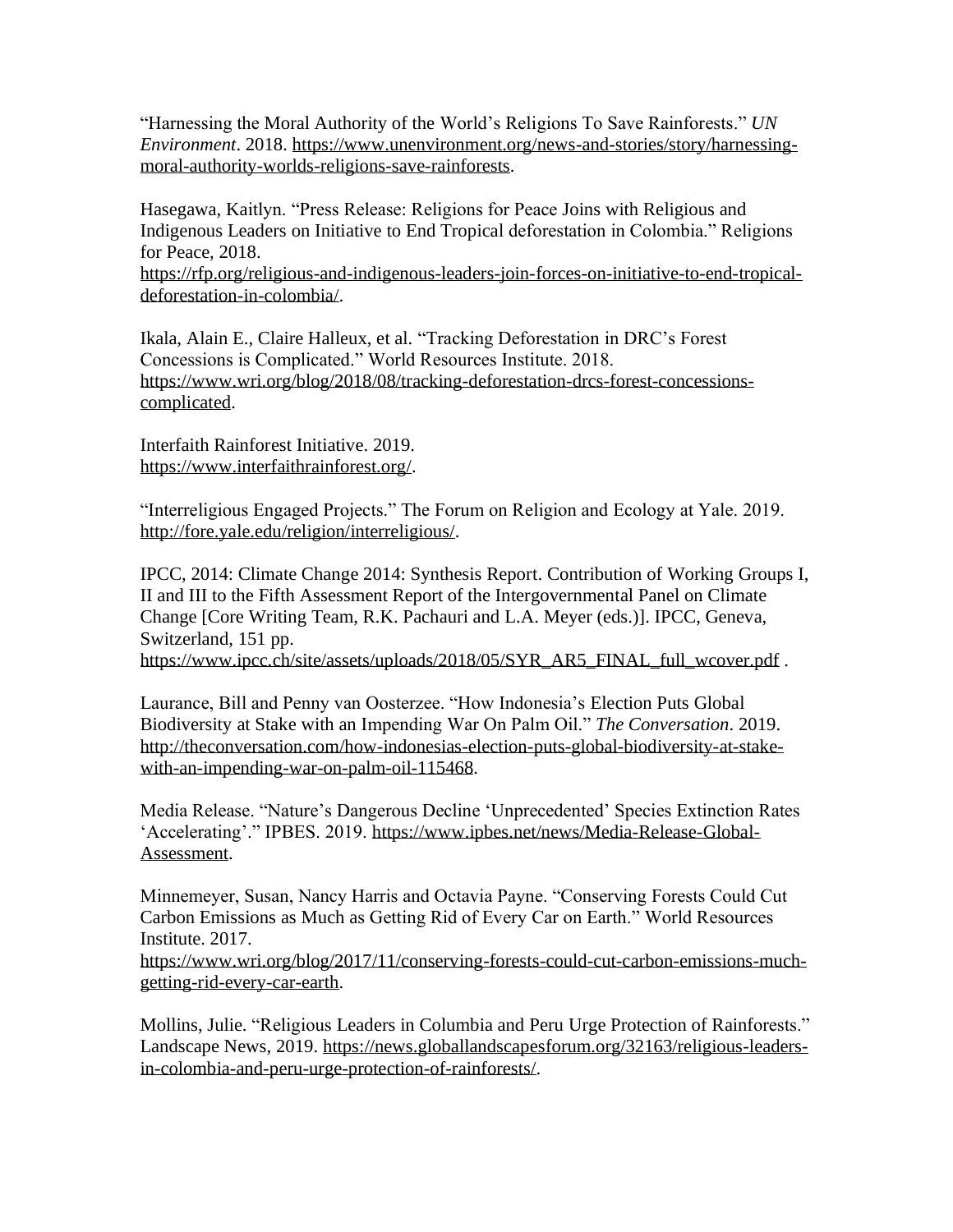Nongoy, Fransiska. "Indonesia President Approves Two-Year Extension of Forest Moratorium." *Reuters*. 2017.

[https://www.reuters.com/article/us-indonesia-environment-forests/indonesia-president](https://www.reuters.com/article/us-indonesia-environment-forests/indonesia-president-approves-two-year-extension-of-forest-moratorium-idUSKBN18K0CV)[approves-two-year-extension-of-forest-moratorium-idUSKBN18K0CV.](https://www.reuters.com/article/us-indonesia-environment-forests/indonesia-president-approves-two-year-extension-of-forest-moratorium-idUSKBN18K0CV)

Nzwili, Fredrick. "Faith Activists Urge UN Environment Assembly to Address Human Side of Climate Change." *National Catholic Reporter*. 2019. [https://www.ncronline.org/news/environment/faith-activists-urge-un-environment](https://www.ncronline.org/news/environment/faith-activists-urge-un-environment-assembly-address-human-side-climate-change)[assembly-address-human-side-climate-change.](https://www.ncronline.org/news/environment/faith-activists-urge-un-environment-assembly-address-human-side-climate-change)

"Pope Francis in Amazonia, the Periphery of the Peripheries." *Red Eclesial Pan-Amazonica*. 2018. [http://redamazonica.org/en/2018/01/pope-francis-in-amazonia-the-periphery-of-the](http://redamazonica.org/en/2018/01/pope-francis-in-amazonia-the-periphery-of-the-peripheries/)[peripheries/.](http://redamazonica.org/en/2018/01/pope-francis-in-amazonia-the-periphery-of-the-peripheries/)

REDD+ Web Platform. United Nations Framework Convention on Climate Change. 2019.

[https://redd.unfccc.int/.](https://redd.unfccc.int/)

Reytar, Katie and Peter Veit. "5 Maps Show How Important Indigenous Peoples and Local Communities Are to the Environment." World Resources Institute. 2017. [https://www.wri.org/blog/2017/12/5-maps-show-how-important-indigenous-peoples-and](https://www.wri.org/blog/2017/12/5-maps-show-how-important-indigenous-peoples-and-local-communities-are-environment)[local-communities-are-environment.](https://www.wri.org/blog/2017/12/5-maps-show-how-important-indigenous-peoples-and-local-communities-are-environment)

"Sacred Earth: Faiths for Conservation." World Wildlife Fund. 2019. [https://www.worldwildlife.org/initiatives/sacred-earth-faiths-for-conservation.](https://www.worldwildlife.org/initiatives/sacred-earth-faiths-for-conservation)

"Saving the Rainforest 2.0: *Next steps and better solutions for efforts to protect the rainforest*." Rainforest Foundation Norway. 2018. [http://d5i6is0eze552.cloudfront.net/documents/Publikasjoner/Andre-rapporter/Saving](http://d5i6is0eze552.cloudfront.net/documents/Publikasjoner/Andre-rapporter/Saving-the-rainforest-2_0_2018_web-ID-53224.pdf?mtime=20180627145854)[the-rainforest-2\\_0\\_2018\\_web-ID-53224.pdf?mtime=20180627145854.](http://d5i6is0eze552.cloudfront.net/documents/Publikasjoner/Andre-rapporter/Saving-the-rainforest-2_0_2018_web-ID-53224.pdf?mtime=20180627145854)

"SDG Indicators: Global Indicator Framework for the Sustainable Development Goals and Targets of the 2030 Agenda for Sustainable Development." United Nations. 2017. [https://unstats.un.org/sdgs/indicators/indicators-list/.](https://unstats.un.org/sdgs/indicators/indicators-list/)

Silori, Chandra. "Mangroves more Carbon Rich and Important for Climate Change." RECOFTC. 2019. [https://archive.recoftc.org/project/grassroots-capacity-building](https://archive.recoftc.org/project/grassroots-capacity-building-redd/news-and-features/mangroves-more-carbon-rich-and-important-climate-change?fbclid=IwAR2yIo_b0C02K-maENM7N9uGKcOeya1kCeyLiHJM8rFa2EFlcETpgwSpyEQ)[redd/news-and-features/mangroves-more-carbon-rich-and-important-climate](https://archive.recoftc.org/project/grassroots-capacity-building-redd/news-and-features/mangroves-more-carbon-rich-and-important-climate-change?fbclid=IwAR2yIo_b0C02K-maENM7N9uGKcOeya1kCeyLiHJM8rFa2EFlcETpgwSpyEQ)[change?fbclid=IwAR2yIo\\_b0C02K](https://archive.recoftc.org/project/grassroots-capacity-building-redd/news-and-features/mangroves-more-carbon-rich-and-important-climate-change?fbclid=IwAR2yIo_b0C02K-maENM7N9uGKcOeya1kCeyLiHJM8rFa2EFlcETpgwSpyEQ)[maENM7N9uGKcOeya1kCeyLiHJM8rFa2EFlcETpgwSpyEQ.](https://archive.recoftc.org/project/grassroots-capacity-building-redd/news-and-features/mangroves-more-carbon-rich-and-important-climate-change?fbclid=IwAR2yIo_b0C02K-maENM7N9uGKcOeya1kCeyLiHJM8rFa2EFlcETpgwSpyEQ)

Stern, Nicholas. *The Economics of Climate Change: The Stern Review*. 2006. [http://mudancasclimaticas.cptec.inpe.br/~rmclima/pdfs/destaques/sternreview\\_report\\_co](http://mudancasclimaticas.cptec.inpe.br/~rmclima/pdfs/destaques/sternreview_report_complete.pdf) [mplete.pdf.](http://mudancasclimaticas.cptec.inpe.br/~rmclima/pdfs/destaques/sternreview_report_complete.pdf)